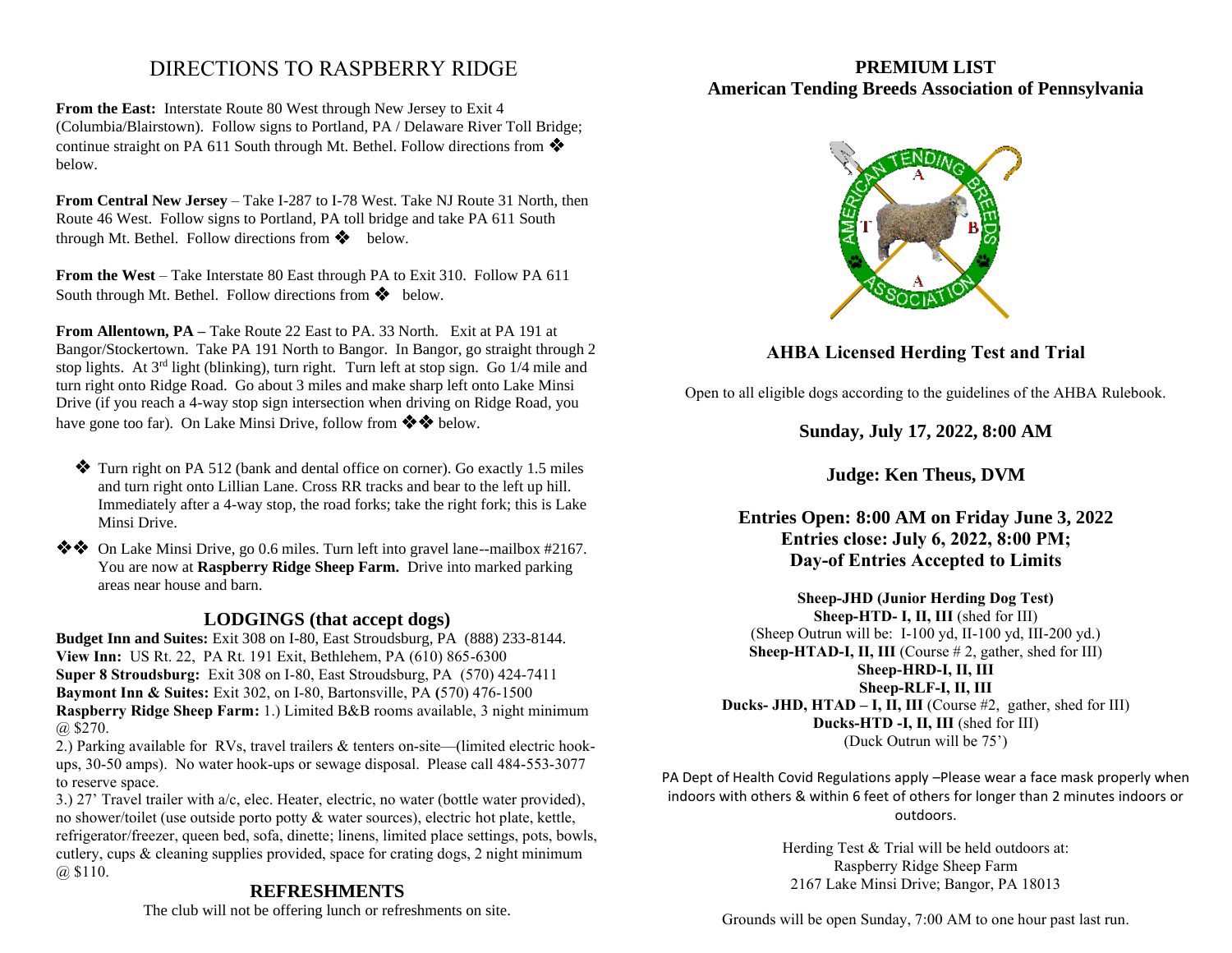# **ATBA-sponsored AHBA Herding Trial Start Time: 8:00AM, July 17, 2022**

Total entries are limited to 50 per judge or 8 hours of judging. Livestock limits: 15 duck runs. 60 Sheep runs.

**Entry Fees: JHD, HTAD, HTD— \$50.00. HRD & RLF-- \$65. JUDGE: Ken Theus D.V.M., 405 Zoeller Ln, Boerne, TX 78006-7729**

**Livestock:** Call Ducks and Mixed Breed Sheep…entrant agrees to replacement cost at market value for serious injury/death or to pay for total medication costs for slight injury. Market value is \$200.00 per sheep and \$40.00 per duck.

> HRD course: 10 sheep per run. RLF course: minimum of 25 sheep per run. HTAD & HTD courses- 5 ducks per run; 3-5 sheep per run. JHD: 5 ducks per run; 3-5 sheep per run.

Entries not on the ATBA July, 2022 Official AHBA entry forms or photocopies without the Agreement and Rules are UNACCEPTABLE. Entries will not be accepted without fees. **Entries will not be accepted without being signed and dated.** No refund for duplicate entries or any other cause beyond the control of the Club after closing date. Returned checks do not constitute a valid entry. The ATBA treasurer will add a collection fee to the amount of each returned check. Canadian exhibitors must submit entries with international money orders in US funds. Telephone, telegraph, fax, email and unsigned entries cannot be accepted. Changes, additions, or corrections to Entry Forms must be received in writing prior to the close of entries. The ATBA may decline entries for cause and may refuse to accept an entry or may remove any dog on account of disease, viciousness, or other cause and no one shall have any claim or recourse against ATBA or any official thereof.

## Submit entries with fees in US funds to: **ATBA, c/o Colleen Haring, Trial Secretary, 405 N Robinson Ave., Pen Argyl, PA 18072.**

Checks or money orders are to be made payable to **ATBA**.

**Entries sent by delivery services must be marked for delivery without a signature. Entries received before or after the open period will be rejected**. **Entries sent by delivery services must be marked for delivery without a signature.** 

Entry forms and information can be downloaded at **www.atba-herding.org**

## **Board of Directors of the American Tending Breeds Association**

President: Robert Dunning, 2167 Lake Minsi Dr., Bangor, PA 18013 Vice-President: Carolyn Wilki, 2167 Lake Minsi Dr., Bangor, PA 18013

Treasurer: Daniel Delaney, I 15 Shirley Lane, Lawrence, NJ 08648

Corresponding and Recording Secretary Diane Thompson 120 Gallery Lane, Mt. Bethel, PA 18343

Board Members: Linda Noll, George Haring, Sandy D'Agati, Rachael Aponovitch, Lisa Gasser

| <b>TRIAL COMMITTEE</b>         |                                               |  |  |  |
|--------------------------------|-----------------------------------------------|--|--|--|
| Chairperson                    | Carolyn Wilki                                 |  |  |  |
| Assistant Chairman             | Art Olson                                     |  |  |  |
| <b>Trial Secretary</b>         | Colleen Haring 610-417-2174, Chpocono@aol.com |  |  |  |
| <b>Course Director</b>         | <b>George Haring</b>                          |  |  |  |
| Asst. Course Director          | Adam Grayhack                                 |  |  |  |
| <b>Chief Steward</b>           | Rachael Apanovitch                            |  |  |  |
| <b>Assistant Chief Steward</b> | Lisa Gasser                                   |  |  |  |
| Chief Livestock Handler        | Daniel Delaney                                |  |  |  |
| Awards                         | Joann Harvey                                  |  |  |  |

## **Veterinary Services On Call**

**Creature Comforts** (24 hr.): Old Route 115, Saylorsburg, PA. (570) 992-0400 or (610) 381-2287

# **Mt. Bethel Animal Hospital** (570) 897-5409

Exhibitors should follow their veterinarians' recommendation to assure their dogs are free of internal and external parasites, any communicable diseases, and have appropriate vaccinations.

## **Rosettes, Ribbons, and Trophies for Trial**

## **Tiebreakers between or across courses/levels (each 40 points maximum):**

## First Tiebreaker—

**HTAD:** Scores from Gather + Drive + Obstacle 1 (Y chute). **HTD:** Scores from Outrun/Lift + Fetch. **HRD & RLF:** Scores from Exit from Pen + Fetch/Drive & Bridge-Footbath (Incl. Drive Leg & Hold) to just before Graze. (Sheep placed in graze; dog & handler take position for gather) + Gather (from Graze) to Blue Cone onto Road.

Second Tiebreaker—abridged run-off of course/level as described in First Tiebreaker.

Third Tiebreaker—Coin flip by judge.

Test Classes: Qualifying Score: Dark Green Ribbons or Rosettes. Trial Classes: High In Trial **–** Dog gift basket & Rosette Reserve High In Trial – Dog gift basket filled with treats  $\&$  Rosette Highest Score in each trial class – Dog toy 1<sup>st</sup> - 4<sup>th</sup> highest scores for each Trial class – Rosettes or Ribbons Qualifying Score – Dark Green Rosettes or Ribbons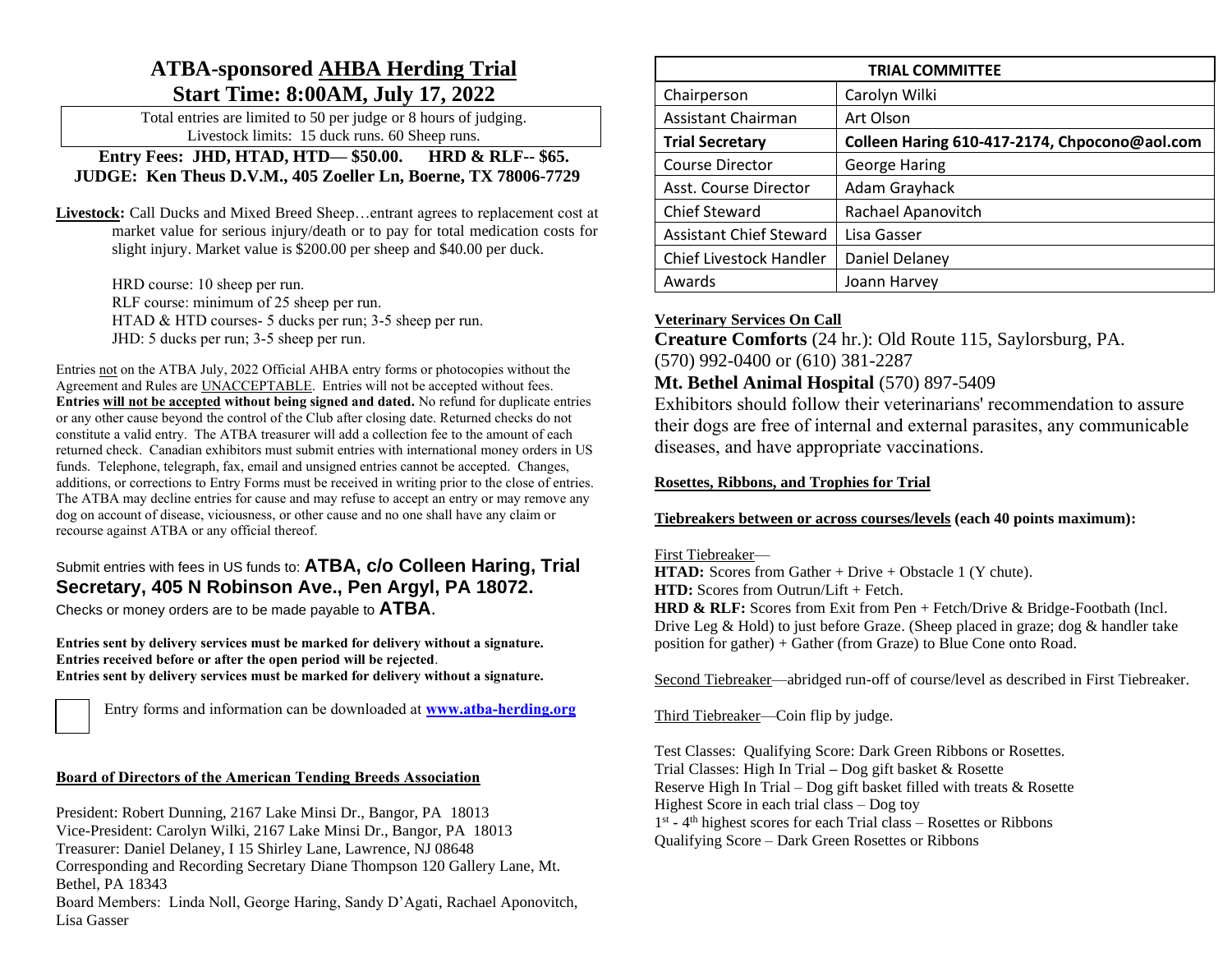#### **OFFICIAL AHBA ENTRY FORM**

**Name of Club Sponsoring Event: American Tending Breeds Association**

**Location: Raspberry Ridge Sheep Farm, 2167 Lake Minsi Drive, Bangor, PA Time & Date of Event: Sunday July 17, 2022 8:00 AM - 6:30 PM.** 

Make checks or money orders payable to: **ATBA. JHD, HTAD, HTD— \$50.00 per entry; HRD & RLF-- \$65 per entry**.

## Send registration form with check or money order to: **Colleen Haring, Trial Secretary, 405 N Robinson Ave., Pen Argyl, PA 18072**

#### **ELIGIBILITY**

All dogs nine months of age or older are eligible to participate in Herding Trials and JHD. No dog may be entered in two classes on the same course with the same kind of stock under the same judge at any Test/Trial. Bitches in season shall run in drawn running order without adjustment. *Maximum of 50 entries per judge accepted.*

#### **IMPORTANT. READ THIS BEFORE SIGNING.**

In consideration for participation in an event sanctioned by the American Herding Breed Association (AHBA), I agree to assume all responsibility for any claim, loss or damage, of whatever kind or nature, whether to person or property, which may be caused at or near this event, either directly or indirectly, by me or the dog or dogs I have entered in or brought to this event. I further agree that I will hold the AHBA, its officers, directors, agents and members harmless and defend them from any and all liability for any injury, claim, damage or loss, of whatever kind or nature, whether to person or property, caused at or near this event, whether directly or indirectly, by me or any dog I have entered in or brought to this event. I agree to indemnify the AHBA, its officers, directors, agents and members for any loss, cost or expense including attorneys' fees and costs, to which the AHBA, its officers, directors, agents or members might be subject as a result of any claim, suit, loss or damage caused in any way by any act or negligence on my part or on the part of any dog or dogs I have entered in or brought to this event. I acknowledge that while the AHBA may provide sanctioning for this event with regard to the issuing of titles, it does not have and does not exercise control over the conduct of the event or those present.

I CERTIFY and represent that the dog or dogs I have entered in or brought to this event is/are not a hazard to other dogs, other animals, or to people.

I CERTIFY that I am the actual owner of the dog or that I am the duly authorized agent of the actual owners whose name I have entered.

In consideration of the acceptance of this entry, I (we) agree to abide by the Rules and Regulations of the AHBA in effect at the time of this Herding Test or Trial or both, and further agree to be bound by the agreement printed above. The entry is submitted on the foregoing representation and agreement.

**Signature of Owner &/or Agent:** 

Please enter one dog per Entry Form. Place "X" in box(es) of class(es)/trial(s) you want to enter.

| <b>Entry</b> | Fee  | <b>Stock</b> | Course/Class    | <b>Entry</b> | Fee  | <b>Stock</b> | Course/Class    |
|--------------|------|--------------|-----------------|--------------|------|--------------|-----------------|
|              | \$50 | 5 Ducks      | HTD I           |              | \$50 | 3-5 Sheep    | HTD I           |
|              | \$50 | 5 Ducks      | HTD II          |              | \$50 | 3-5 Sheep    | HTD II          |
|              | \$50 | 5 Ducks      | <b>HTD III</b>  |              | \$50 | 3-5 Sheep    | <b>HTD III</b>  |
|              | \$50 | 5 Ducks      | HTAD I          |              | \$50 | 3-5 Sheep    | HTAD I          |
|              | \$50 | 5 Ducks      | <b>HTAD II</b>  |              | \$50 | 3-5 Sheep    | <b>HTAD II</b>  |
|              | \$50 | 5 Ducks      | <b>HTAD III</b> |              | \$50 | 3-5 Sheep    | <b>HTAD III</b> |
|              | \$65 | $25$ Sheep + | RIFI            |              | \$65 | 10 Sheep     | HRD I           |
|              | \$65 | $25$ Sheep + | <b>RLF II</b>   |              | \$65 | 10 Sheep     | HRD II          |
|              | \$65 | 25 Sheep +   | <b>RLF III</b>  |              | \$65 | 10 Sheep     | <b>HRD III</b>  |
|              | \$50 | 3-5 Sheep    | JHD             |              | \$50 | 5 Ducks      | JHD             |

NOTE: A dog must be entered in the name of the person(s) who actually owns it at the time entries are made for the Herding Test or Trial.

#### **A Registration or Tracking Number must be included.**

|  |              | State: _______________________________Zip: ___________________________Country: ____________________ |
|--|--------------|-----------------------------------------------------------------------------------------------------|
|  |              |                                                                                                     |
|  |              |                                                                                                     |
|  |              |                                                                                                     |
|  |              |                                                                                                     |
|  | Registration | Registry: _______________________OR Tracking Number: ___________________________                    |
|  |              |                                                                                                     |
|  |              | Place of Birth ___ USA ___ CANADA ___ Other: ___________________________________                    |
|  |              |                                                                                                     |
|  |              |                                                                                                     |
|  |              |                                                                                                     |
|  |              |                                                                                                     |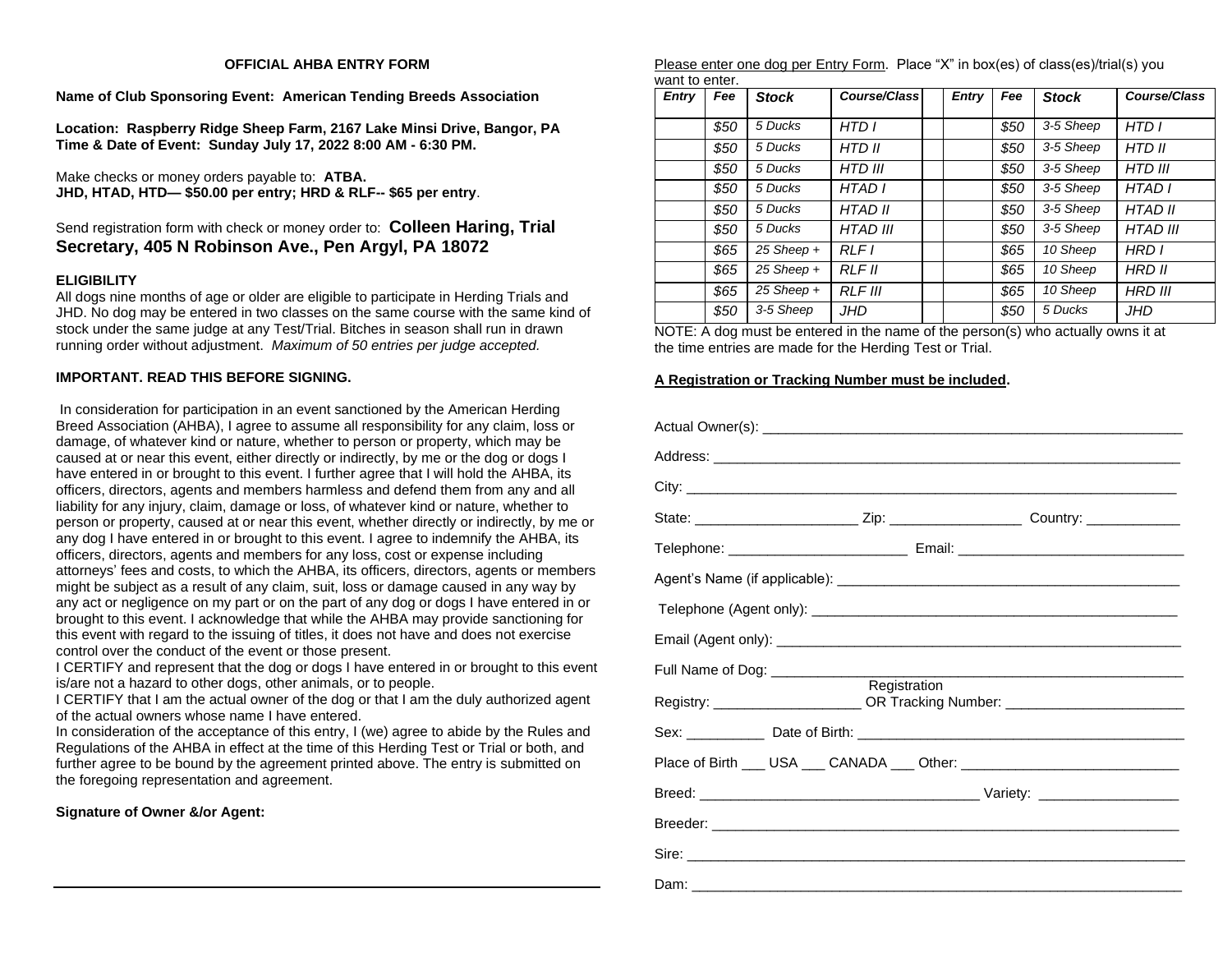## **HRD & RLF Course: General Description**

The course is laid out in a 20-acre field which slopes upwards to a crest of a ridge. The perimeter is fenced with box wire field fencing, 40" high. Physical description of course obstacles and features are listed below.

There are several draws for the sheep on this course. In general, this course tests the ability of the Handler and dog to read and react to the impact these draws have on the sheep so that the flock movement, grazing, gathering, holding, and sorting tasks can be completed efficiently.

Orange cones, where specified, will mark the *inside* of all turns on the course. Blue cones will mark the Handler's Gather post for all levels; "Road" and "Graze" edges on the course are marked by furrows. Graze corners are marked with orange cones. Hold/halt zones are marked with cones on both sides of the road.

Water should be available on the course for the dogs and in the pens for the sheep.

Except if otherwise specified by the judge, movement on the course is generally in the counter-clockwise direction on the road around the field.

The sheep should move steadily and quietly along the roads, without rushing, lagging, or weaving. **The combination of shortest paths traveled on line, on course, and smoothest, quietest movement of sheep, dog, and Handler should receive the highest score. The dog should do most of the work (except for the opening and closing of pen gates).**

Except where otherwise specified in these rules, Handler and dog may take any position necessary relative to the flock.

**If more than half the flock is 150 feet (50 yards) off course for longer than 5 minutes, if the sheep are being repeatedly harassed by the dog, or if the dog is working out of control without any chance of the Handler regaining control, then the run should be terminated.**

For **Level I,** the judge may request an experienced dog and stock handler positioned on the ridge to help prevent sheep from bolting to the top of the ridge, one of the draws.

**No. of sheep per HRD run: 10. No. of sheep per RLF run: 25 minimum.**

## **The time limits and total approximate distances the sheep travel for each course:**

Level I: 20 minutes, 580 yards

Level II: 30 minutes, 680 yards

Level III: 35 minutes, 925 yards (sheep), (plus an extra 245 yards for person and dog to hike back to retrieve the remaining sheep in the Holding Pen Option).

## **Ties within classes & courses will be broken on:**

1)Highest score for **Graze** 2)Highest score for **Exit From Take Pen**

**Physical Description of Course Obstacles and Features:** 

**Blue cone--** The judge or judge's assistant should carry/move a **blue cone** to mark the **Handler's Post** for the **Gather** at a **Graze exit.**

Orange cones and yellow-green cones – placed as specified in course description.

# *Runs will be disqualified:*

*1. if a Take Pen Gate is not secured and closed by the Handler at any Re-Pen or when leaving the Holding Pen;* 

*2. if the Handler enters the Holding Pen during a Sort;*

*3. or if any sheep remain unpenned by end of the run. 4.Sheep are harassed or are running amuck.*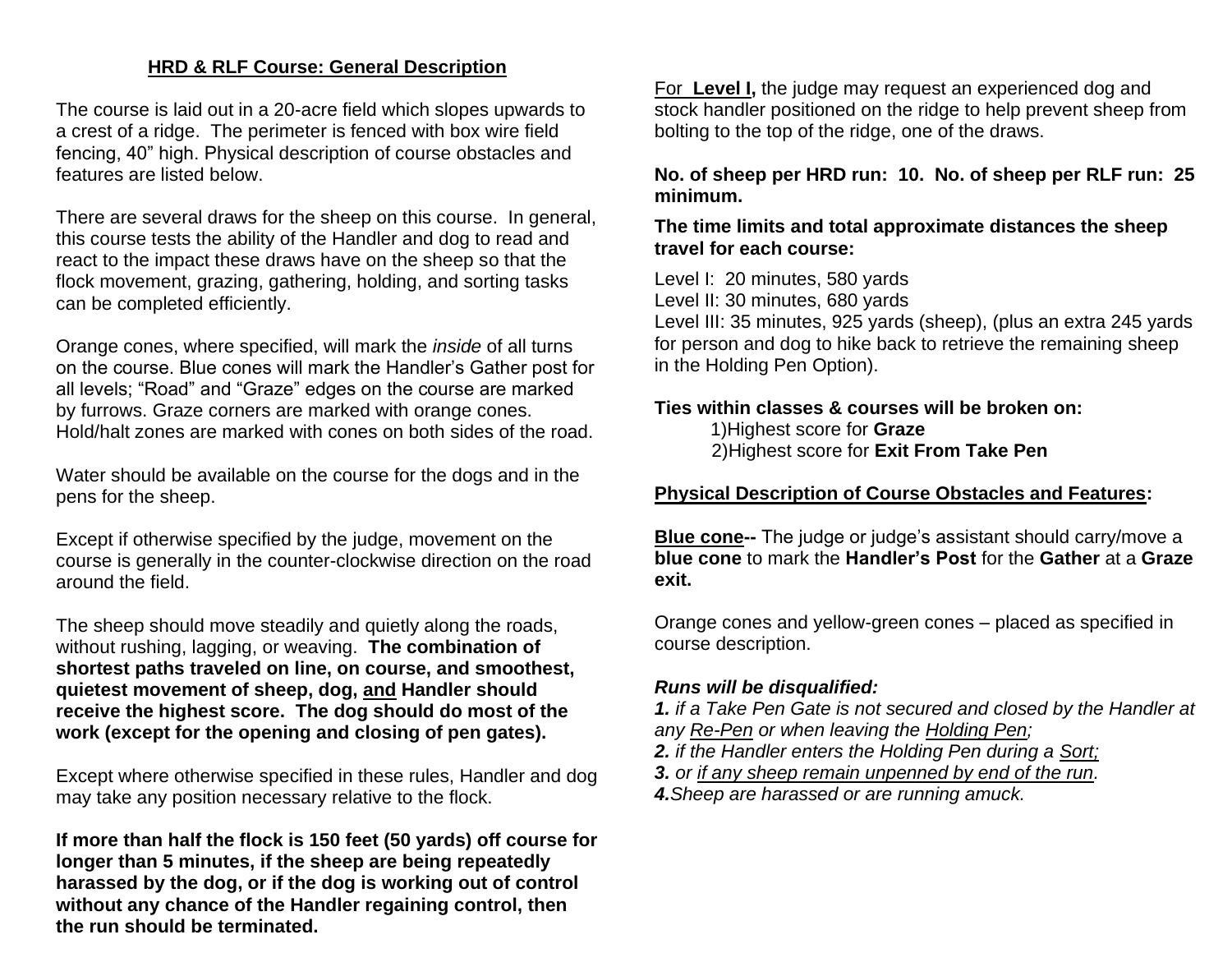| <b>SCORING for HRD and RLF</b>                 |     | LEVEL |         |  |
|------------------------------------------------|-----|-------|---------|--|
| Name of Exercise                               |     | Ш     | Ш       |  |
| 1. Exit from Pen                               | 10  | 10    | 10      |  |
| 2. Before Graze: Fetch/Drive & Bridge-Footbath |     |       |         |  |
| (including II & II: Drive Leg & Hold)          | 20  | 20    | 20      |  |
| 3. Graze (5 Minutes)                           | 20  | 20    | 20      |  |
| 4. Gather                                      | 15  | 15    | 15      |  |
| 5. After Gather: Fetch/Drive & Flock Halt      | 20  | 15    | 15      |  |
| 6. Sort                                        |     | 5     | 5       |  |
| 7. Gamblers Option: Holding Pen or Outrun      |     | --    | 10      |  |
| 8. Re-Pen (Both 1st & 2nd times for Level III) | 10  | 10    | 10      |  |
| <b>TOTAL POSSIBLE POINTS</b>                   | 90  | 90    | 100     |  |
| Minimum Points to Qualify (70%)                | 63  | 63    | 70      |  |
| Maximum Time of Run (minutes)                  | 20  | 30    | 35      |  |
| Length of Course (yards)                       | 580 | 680   | $925 -$ |  |
|                                                |     |       | 1170    |  |

# *HRD and RLF OBSTACLE DESCRIPTIONS:*

| 32 ft. x 32 ft., fencing 40 inches high, 12-foot gate<br>12 ft. wide; edges marked by furrows, Pen to Inner |
|-------------------------------------------------------------------------------------------------------------|
|                                                                                                             |
|                                                                                                             |
|                                                                                                             |
| bridge panels approximately 12 ft. wide, 18 ft. long,                                                       |
|                                                                                                             |
| 12 ft. wide; edges marked by furrows, total length $=$                                                      |
| 740 feet; sub-length from Road 1 to sharp angle                                                             |
|                                                                                                             |
| 18 ft. wide; edges marked by furrows, total length =                                                        |
|                                                                                                             |
| 12 ft. wide, edges marked by fence and furrow, and                                                          |
| goes back to Take Pen. Road 2 from End of Traffic                                                           |
|                                                                                                             |
| 16 feet x 16 feet with a 12 foot gate and 48 inch tall                                                      |
|                                                                                                             |
| HRD: 3 sheep sorted, including at least 1 marked                                                            |
|                                                                                                             |
| RLF: 10 sheep sorted, including at least 3 marked                                                           |
|                                                                                                             |
|                                                                                                             |

# **HRD and RLF Course Diagram:**

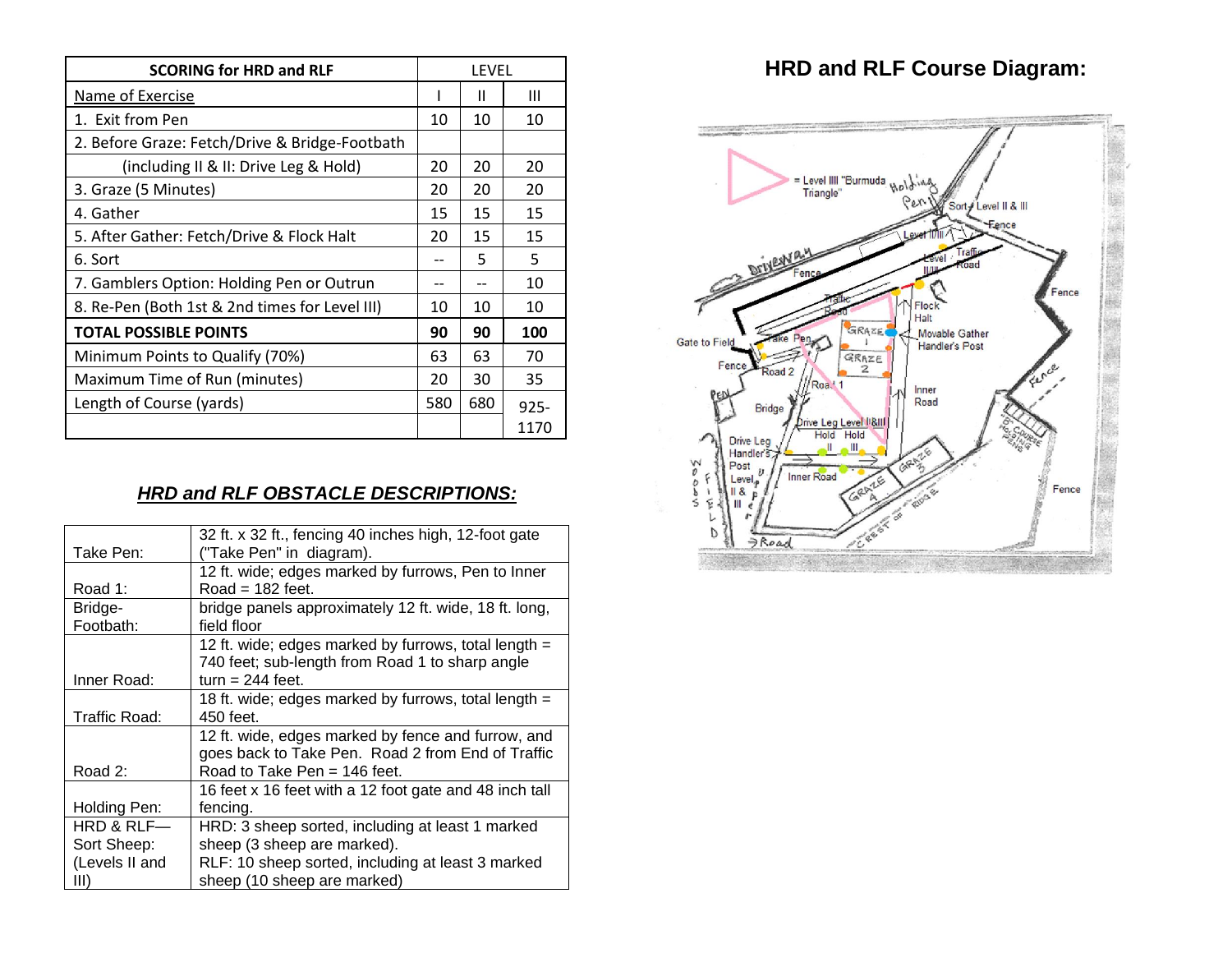## HRD and RLF Courses: Step-by-Step Description

[\*see "HRD & RLF Course: General Description" (above) for dimensions, maximum times, distances, flock size, and description of obstacles and features.]

# 1. Exit from Take Pen

At the Handler's discretion, the Take Pen gate can remain in an open or closed position after the Exit from the Take Pen. Level I Handler can enter the take pen with or without dog. Level II & III Handler cannot enter the Take Pen without penalty.

## 2. Fetch/Drive and Bridge-Footbath Level I; plus Drive Leq, Level II & III

The flock travels along Road 1 in a counter-clockwise direction around field, traveling through the Bridge-Footbath.

Bridge-Footbath: Only flock must go through the Bridge-Footbath. Handler and dog can go around or through.

#### After Bridge-Footbath:

Level I: Flock continues onto the Inner Road, making left turns (at orange cones), and goes to the assigned Graze area. The Graze area is Graze 1, 2, 3, or 4 (at judge's discretion). 

Level II Drive Leg: Flock continues onto the Inner Road. The Handler's Post (orange corner cone along edge of Inner Road) marks the beginning of a 60-foot drive leg along the Inner Road for Level II. The Handler must remain on the road behind the **Handler's post** until the flock passes the first 2 yellow-green cones, marking the end of the drive leg.

**Level II Hold:** Dog will then hold the flock in the area marked by the 4 yellow-green cones on the Inner Road, until the Handler reaches and/or passes the Hold area and the flock. Flock then continues on Inner Road to assigned Graze area. 

Level III Drive Leg: Flock continues onto the Inner Road. The Handler's Post (orange cone at corner of Road 1 and the Inner Road) marks the beginning of a 120-foot drive leg along the Inner Road. The Handler must remain on the road behind the Handler's post until the flock passes the second set of 2 yellow-green cones, marking the end of the drive leg.

Level III Hold: Dog will then hold the flock in the area marked by the 2 yellow-green cones and 2 orange cones, until the Handler reaches and/or passes this Hold area and the flock. Flock then continues on Inner Road to assigned Graze area.

3. Graze

Handlers may lead the flock into the Graze area and dog and handler may move anywhere in or out of the Graze area at any time. Time for the Graze is 5 minutes.

At the Graze, the dog may move, stand, sit, or lie down. Dog can go drink water. Commands may be given, but the calmest picture with sheep grazing in graze should receive highest score. A dog allowing or causing the sheep to leave the graze pre-maturely should be penalized depending on the number that cross a border, each occurrence.

# 4. Gather

The Handler and dog must first go to the blue cone (placed by the judge so that the distances required by AHBA rules for the Gather can be achieved) marking the Handler's Post. The exercise begins when the dog and Handler are both within 5 feet of the Handler's Post and the judge says "Gather." The Gather ends when the flock has gone counter-clockwise around the post and is back on the road 

Level I: The flock can be in the graze as close as 60 feet (20 vards) to the Handler's Post at the start of the Gather for **HRD I.** The Handler may take a **position as close as 15 feet** to the flock before the dog starts the Gather.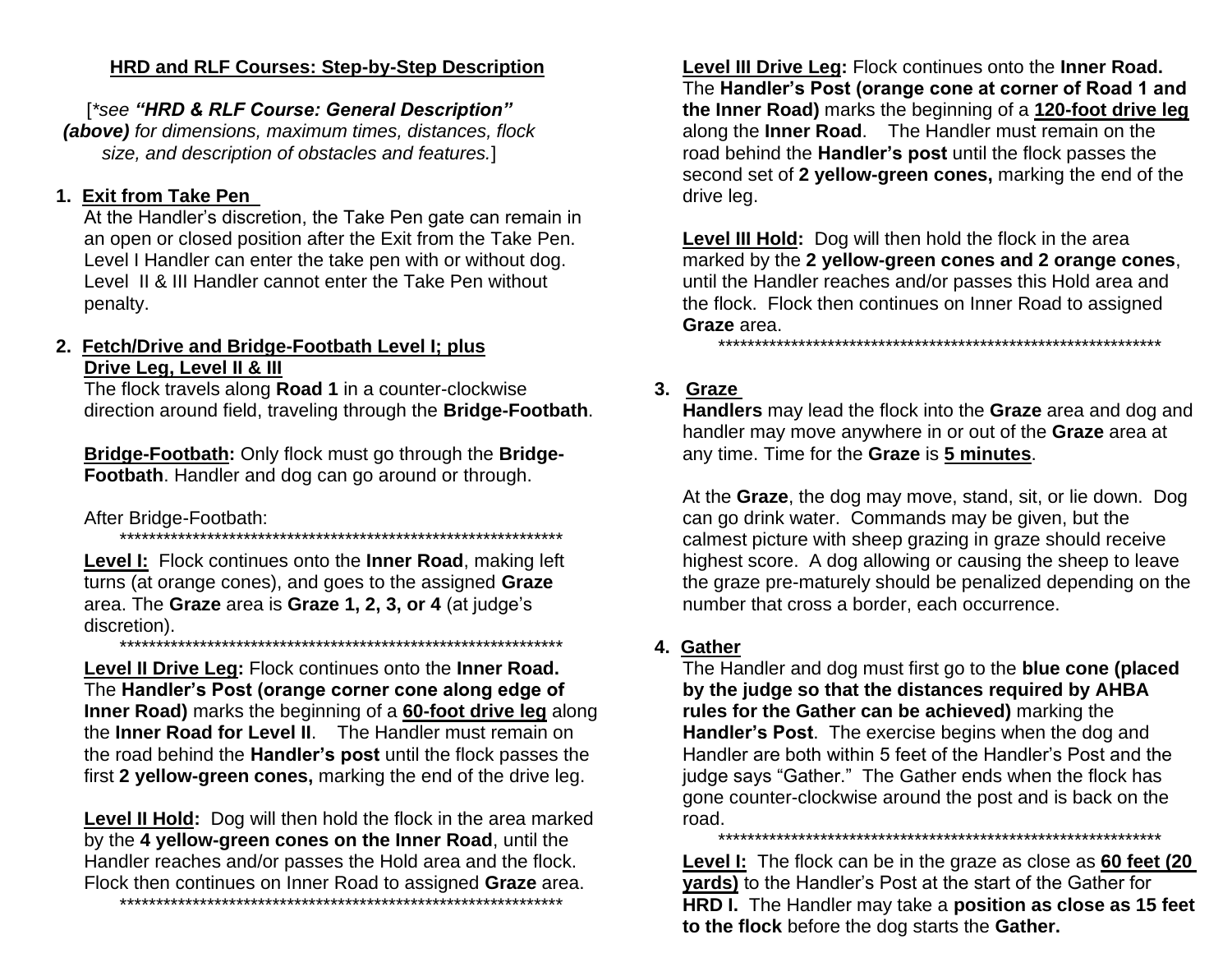If the flock is more than 60 feet away, the dog then may be taken to a point roughly 60 feet from the flock, and the Handler may take a position as close as 15 feet to the flock before the dog starts the **Gather.** (As points of reference, the Grazes No. 1-4 are 75 feet wide by 150 feet long.)

Level II: The handler and dog both should be at least 60 feet from the flock at the start of the Gather. (The Grazes No. 1-4 are 75 feet wide by 150 feet long.)

Level III: The handler and dog should be at least 120 feet from the flock at the start of the Gather. (The Grazes No. 1-4 

## 5. Fetch/Drive and Flock Halt (and 6.Sort - Level II & III and 7. Gambler's Option-III)

Flock continues traveling in counter-clockwise direction around field on Inner Road until reaching "T" intersection with Traffic Road, where flock is halted.

**Flock Halt-- At the T-Intersection of Inner Road with the** Traffic Road (marked by orange cones), dog halts forward progress of flock by standing in front of flock and holding it while the Handler moves away from flock (at least 10 ft.) to "look" for traffic on the Traffic Road. Dog should be positioned somewhere on same side of the course as the Flock Halt's orange cones (During flock halt, the dog is to be penalized if dog moves into or crosses over the Traffic Road). Handler returns to the flock. After the Flock Halt, the movement of the flock continues.

Level I: The flock makes a left turn directly onto the Traffic Road. The flock must stay on the Traffic Road, turn left along the fence, and turn left again to return to the Take Pen. 

Level I Re-Pen Re-pen scoring starts 30 feet from Take **Pen.** If the Handler elected to close the Take Pen gate at the beginning of the run, the dog will hold the flock quietly and in

a stationary position away from the gate so the Handler can open the gate smoothly. If the Handler chose to leave the Take Pen gate open at the beginning of the run, then the flock can return directly into the Take Pen. The run is complete when all the sheep are inside the pen and the Take Pen gate is closed.

Level II & III after Flock Halt: The flock makes a right turn onto the Traffic Road. The Handler and flock then leave the Traffic Road by turning counter-clockwise around the orange cone on their left and head towards the **Holding Pen** gate.

6. Level II & III Sort: Sort starts when the Handler first opens the Holding Pen gate. Sheep can be sorted into or out of the Holding Pen. Dog can go into the pen, but Handler cannot. Three sheep are marked for HRD/10 sheep for RLF. Three sheep are sorted out of pen for HRD, including at least 1 marked sheep. (Ten sheep are sorted out of pen for RLF, including at least 3 marked sheep.) Sort is over when the HRD 3 sorted sheep (or RLF 10 sorted sheep) re-enter the Traffic Road, go clockwise around the orange cone, with remainder sheep in the Holding Pen.

HRD/RLF II & III After Sort: The HRD 3 (or RLF 10) sheep stay on the Traffic Road to the end, then turn left to Road 2 along fence, then turn left again at the orange cone, and return to the Take Pen, to Re-Pen.

8. Level II & III-HRD 3 (or RLF 10) Sheep Re-pen: Re-pen scoring starts 30 feet from Take Pen. If the Handler elected to close the Take Pen gate at the beginning of the run, the dog will hold the flock quietly and in a stationary position away from the Take Pen gate so the Handler can open the gate smoothly. If the Handler chose to leave the Take Pen gate open at the beginning of the run, then the flock can return directly into the Take Pen. Level II is completed when HRD 3 (or RLF 10) sheep are in the Take Pen with the gate closed. For Level II and III, dog and Handler are not allowed in Take Pen without penalty. Level III is now ready to start the "Gambler's Option."